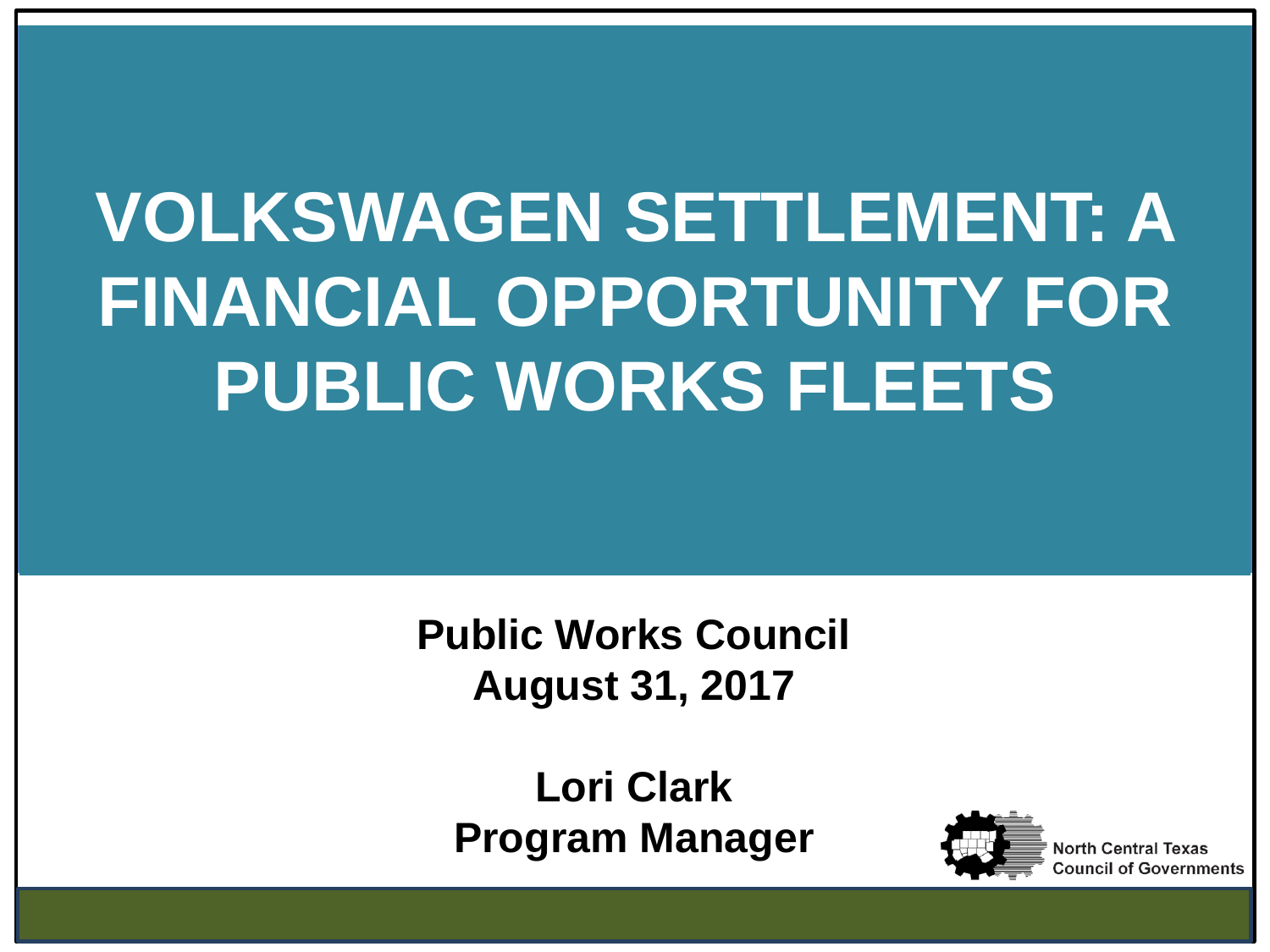## **VOLKSWAGEN SETTLEMENT BREAKDOWN**

#### **Total Settlement to Date: \$14.7 Billion**

**Zero Emission Vehicle (ZEV) Investment - Managed by Electrify America, LLC**

**Environmental Mitigation Trust (EMT) - Distributed to States**



#### *Settlement Breakdown (\$ in Billions)*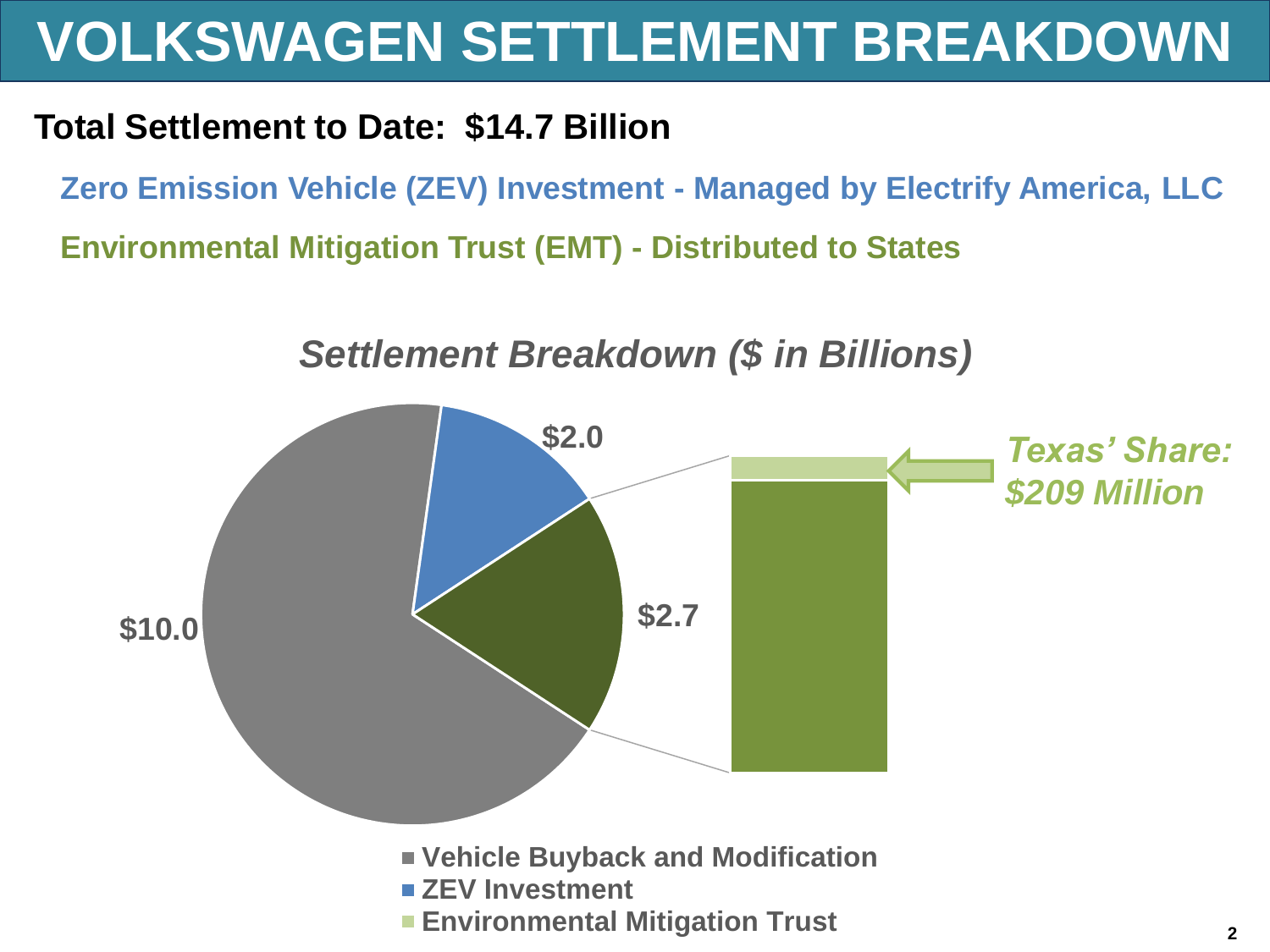## **MITIGATION TRUST PROCESS**



#### **Trustee Selected**

*Wilmington Trust, N.A. Appointed March 15, 2017*

#### **Trust Agreement Finalized**

*Trust Considered Effective*

**Potential Government Beneficiaries Must File Certification Form to Become Beneficiary and Identify Lead Agency**  *Up to 60 Days from Trust Effective Date*

**Trustee Files List of Designated Beneficiaries** *Up to 120 Days from Trust Effective Date*

**Beneficiaries Must Create Mitigation Plan** *Summary of How the Beneficiary Intends to Use Allotted Funds*

#### **Mitigation Trust Administered by Trustee**

*Trustee Required to Transmit Determination of Beneficiary's Funding Request within 60 Days Upon Receipt*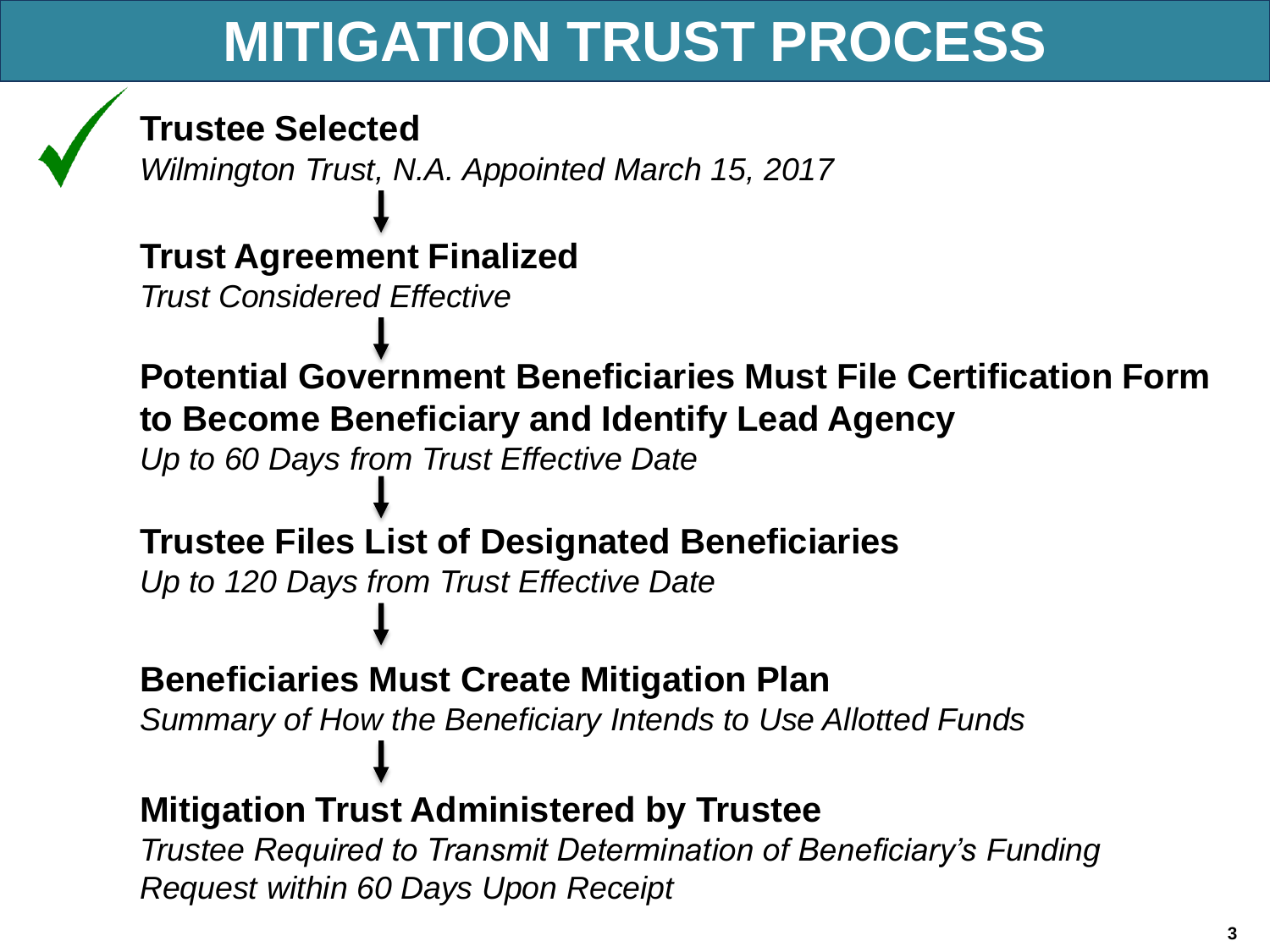### **PREVIOUS RTC RECOMMENDATION**



*AACOG = Alamo Area Council of Governments H-GAC = Houston-Galveston Area Council CAPCOG = Capitol Area Council of Governments RTC = Regional Transportation Council RGCOG=Rio Grande Council of Governments TCEQ = Texas Commission on Environmental Quality* **4**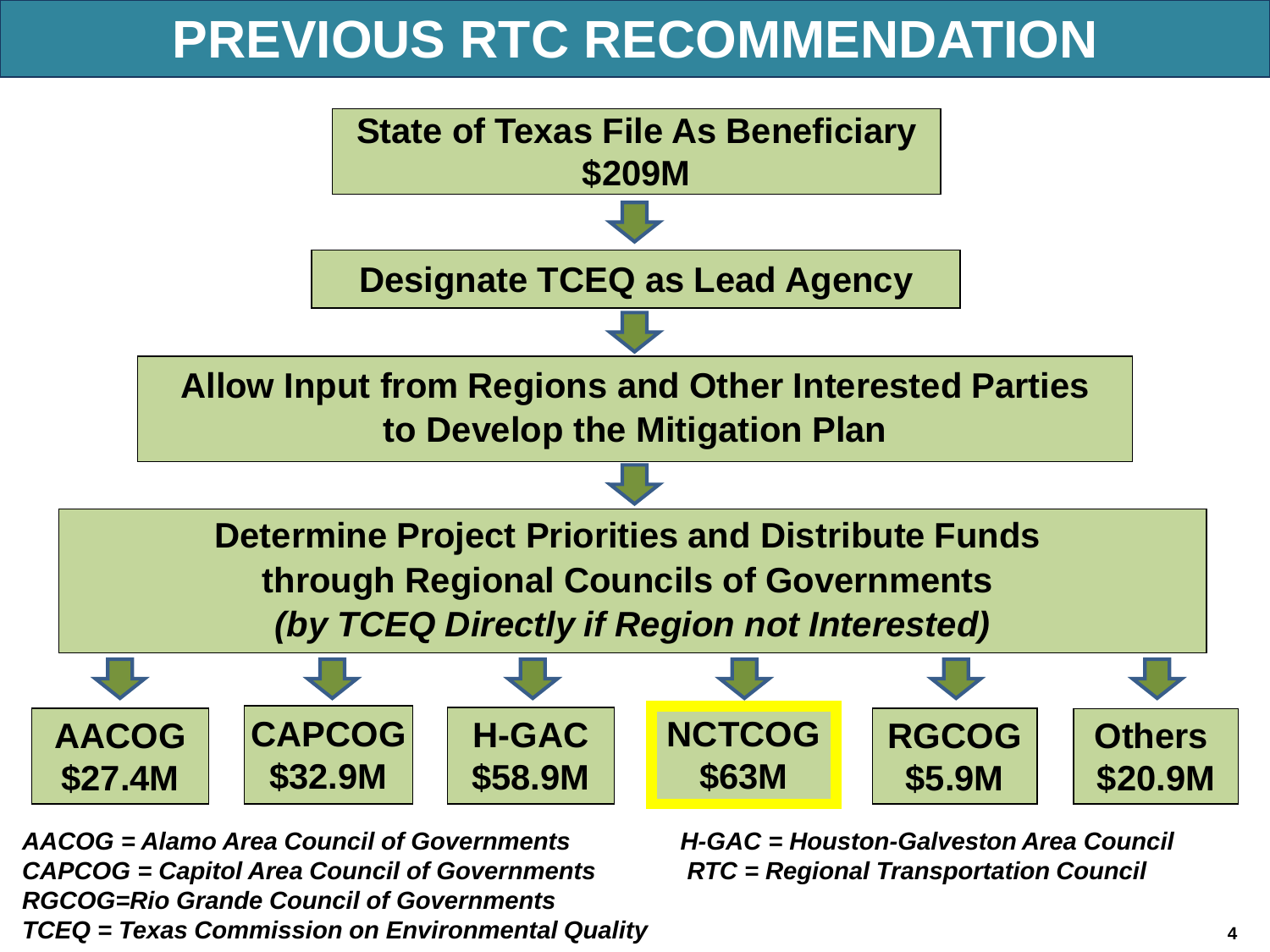### **NEXT STEPS**

### **Work Toward Identifying Quantities and Types of Vehicles to be Replaced**



**On Volkswagen Page: "NCTCOG Survey: Fleet Project Wish List"**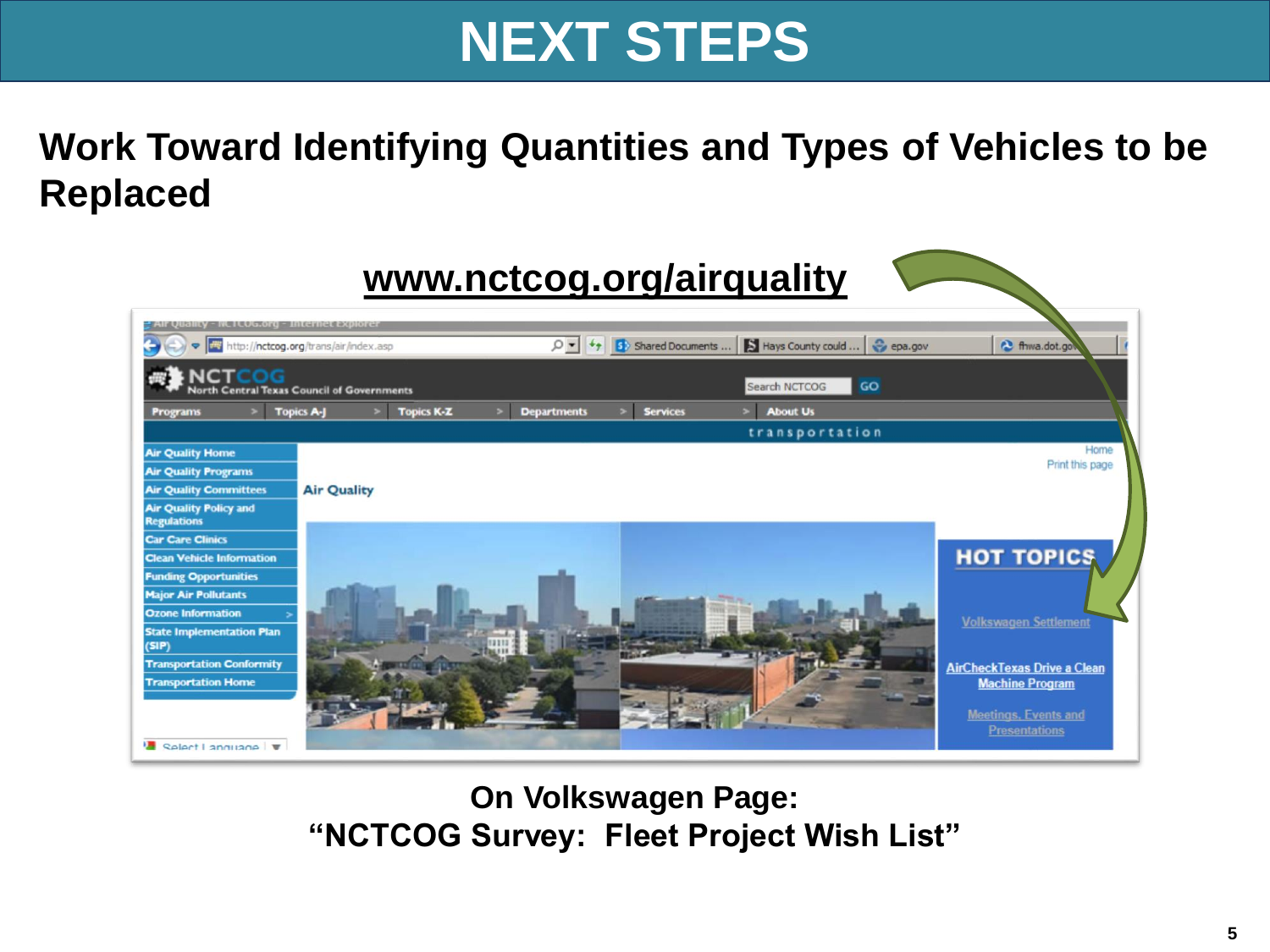# **ELIGIBLE NO<sup>X</sup> MITIGATION ACTIONS**

#### **Eligible Mitigation Actions 1-9**

- **1. Replace/Repower Freight and Port Drayage Trucks (Class 8)** *Includes Dump Trucks, Waste Haulers, Concrete Mixers*
- **2. Replace/Repower School, Shuttle, & Transit Buses (Class 4-8)**
- **3. Replace/Repower Freight Switchers**
- **4. Replace/Repower Ferries/Tugs**
- **5. Install Ocean Going Vessels Shorepower**
- **6. Replace/Repower Freight Trucks (Class 4-7)** *Includes Dump Trucks, Waste Haulers, Concrete Mixers*
- **7. Replace/Repower Airport Ground Support Equipment**
- **8. Replace/Repower Forklifts and Port Cargo Handling Equipment**
- **9. Deploy Light-Duty ZEV Supply Equipment**

#### **Eligible Mitigation Action 10**

**10. Diesel Emission Reduction Act (DERA) Option for State Clean Diesel Program** *Texas' State Clean Diesel Program Currently for School Buses*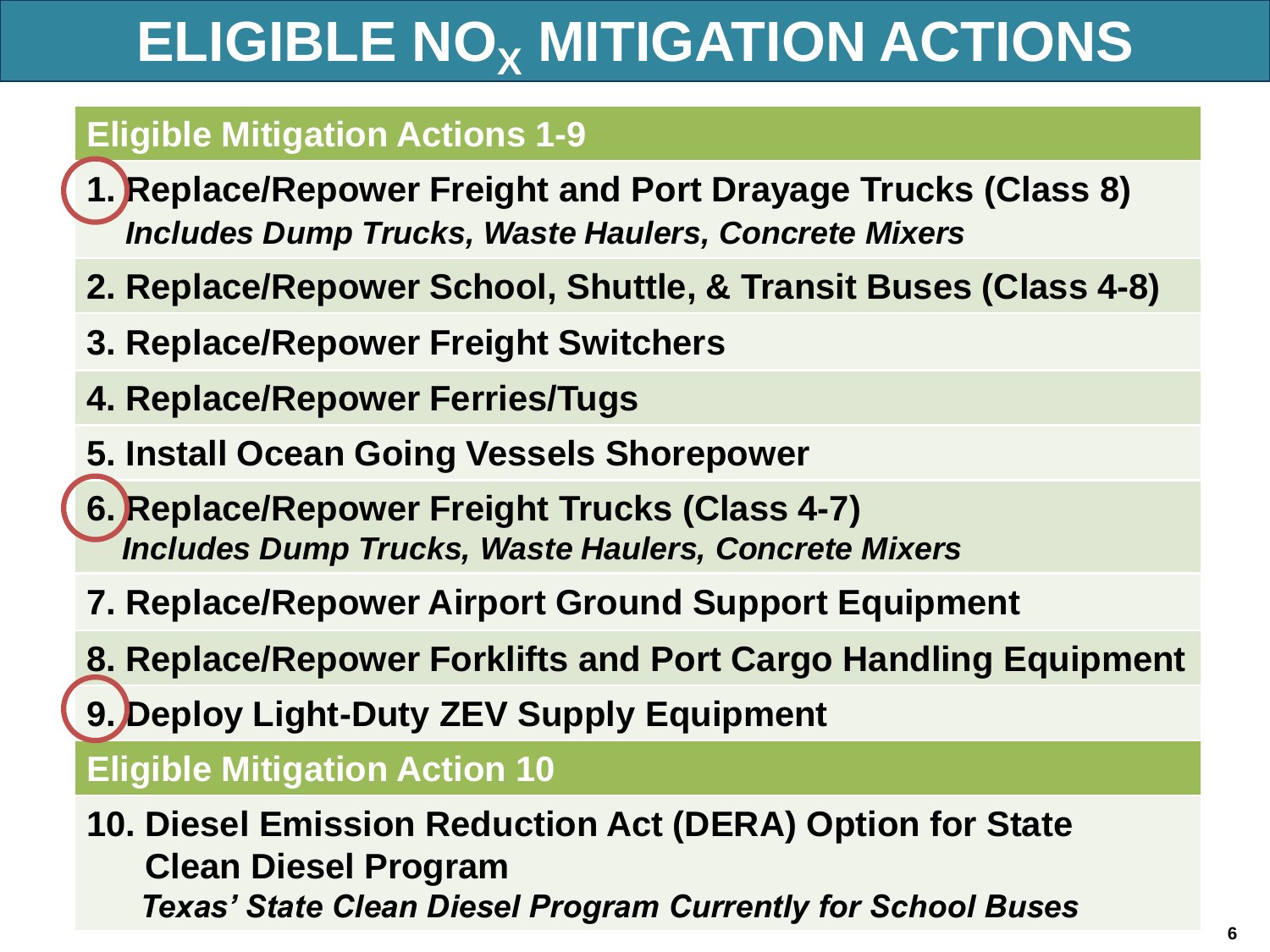## **TEXAS EMISSIONS REDUCTION PLAN FUNDS**

| <b>Program</b>                                                                                                 | <b>Eligible Activities</b>                                                                                     | <b>Funding Threshold</b>                                                  |
|----------------------------------------------------------------------------------------------------------------|----------------------------------------------------------------------------------------------------------------|---------------------------------------------------------------------------|
| <b>Alternative Fueling</b><br><b>Facilities Program*</b><br><b>(Expected Fall 2017)</b>                        | <b>Install Alternative Fuel</b><br><b>Infrastructure</b>                                                       | Up to 50% of Project<br>Cost, Limited to a<br><b>Maximum of \$600,000</b> |
| <b>Light-Duty Purchase or</b><br>Lease Incentive Program*<br><b>(Expected Spring 2018)</b>                     | <b>Purchase or Lease New</b><br>Electric Vehicles (EVs),<br><b>Natural Gas, or Propane</b><br><b>Vehicles</b>  | \$2,500 for EVs<br>\$5,000 for Natural Gas<br>or Propane Vehicles         |
| <b>Clean Fleet Program*</b><br><b>(Expected Spring 2018)</b>                                                   | <b>Replace at Least 10</b><br><b>Diesel Vehicles with</b><br><b>Alternative Fuel or Hybrid</b>                 | Up to 80% of Total<br><b>Vehicle Cost</b>                                 |
| <b>Natural Gas Vehicle Grant</b><br>Program <sup>*</sup><br><b>(Expected Spring 2018)</b>                      | <b>Replace/Repower Heavy-</b><br>or Medium-Duty Vehicle<br>with Natural Gas                                    | Up to 90% of<br><b>Incremental Cost of</b><br><b>Natural Gas Vehicle</b>  |
| <b>Diesel Emissions</b><br><b>Reduction Incentive</b><br>(Rebate Grants Fall 2017;<br><b>ERIG Spring 2018)</b> | <b>Replace/Repower/ New</b><br><b>Purchase/Retrofit Heavy-</b><br><b>Duty Vehicles and</b><br><b>Equipment</b> | Up to 80% or \$15,000<br>per ton                                          |

**7** *\*Program Changes Made in Senate Bill 1731 ERIG = Emissions Reduction Incentive Grants*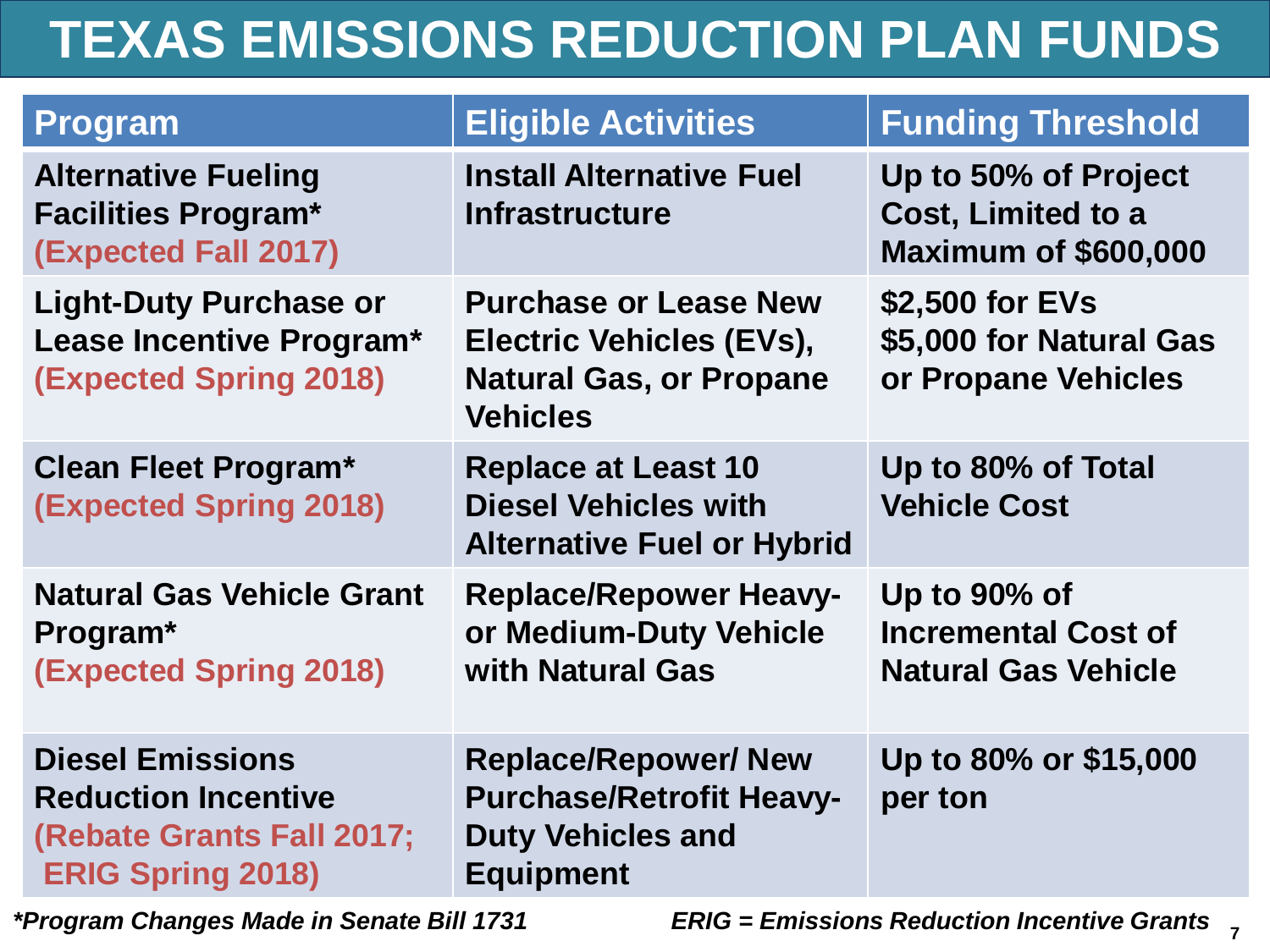### **CLEAN DIESEL FUNDING (THROUGH NCTCOG)**

### *Coming Soon…..*

| <b>Eligible Activities</b>                                                                                                        | <b>Funding Threshold</b>                                                                                                                  |  |
|-----------------------------------------------------------------------------------------------------------------------------------|-------------------------------------------------------------------------------------------------------------------------------------------|--|
| <b>Replace On-Road Diesel Trucks</b><br>16,000 GVWR and Up<br><b>Model Year 1995-2006</b><br>(Model Year 2007-2009 Electric Only) | 45% Cost if New is Electric<br>35% Cost if New is Powered by Engine<br>Certified to CARB Optional Low-NO <sub>x</sub><br><b>Standards</b> |  |
| <b>Replace Non-Road Diesel Equipment</b><br><b>Must Operate &gt;500 Hours/Year</b><br><b>Eligible Model Years Vary</b>            | <b>(Both Natural Gas and Propane</b><br><b>Engines Currently Available)</b>                                                               |  |
|                                                                                                                                   | 25% Cost of Others                                                                                                                        |  |